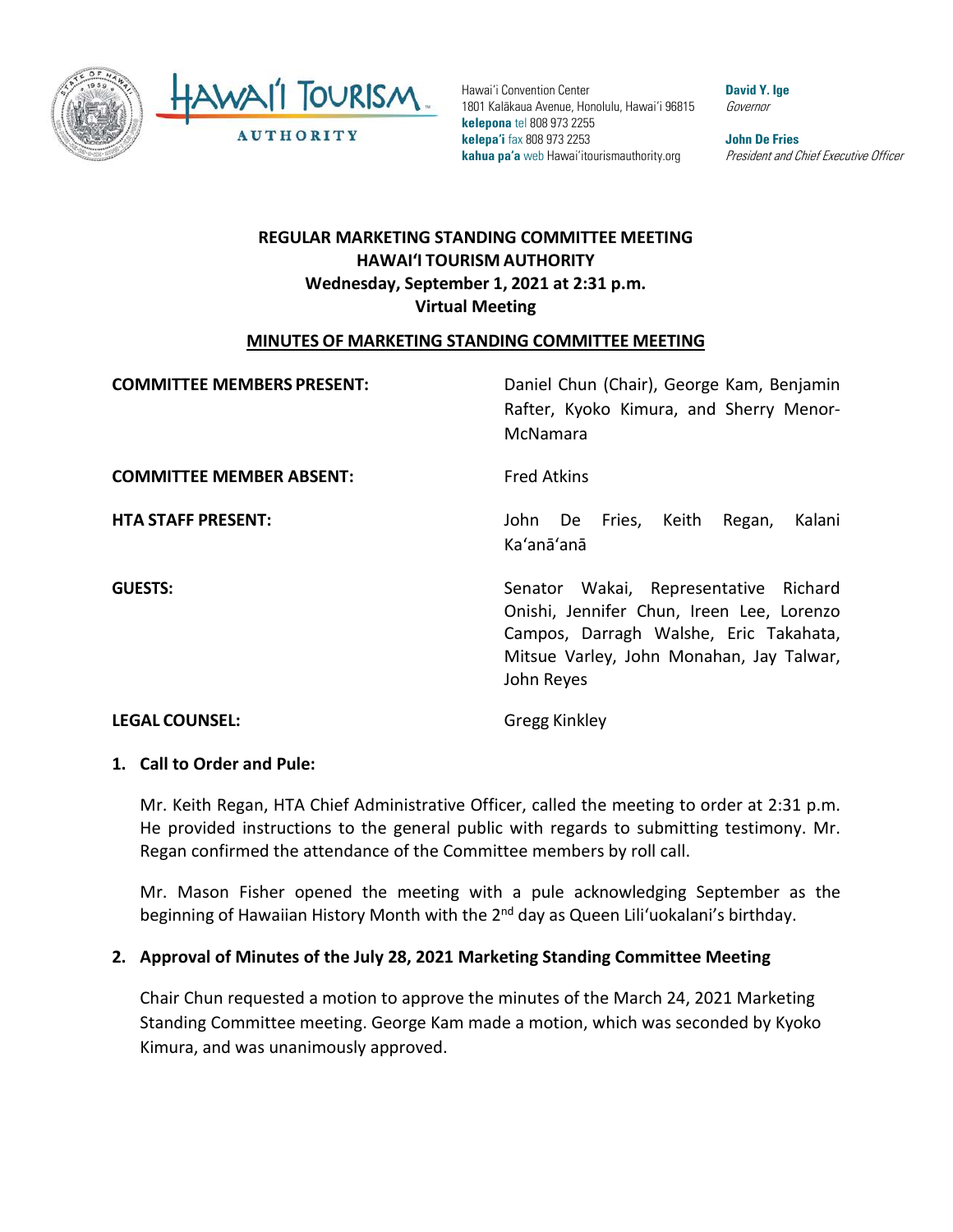## **3. Presentation by Hawai'i Tourism Korea on Brand Management Plan Amendments and Updates. Recommendation to Approve the Amended Brand Management Plan for the Remainder of CY2021 to the full HTA Board**

Chair Chun recognized Kalani Ka'anā'anā, Chief Brand Officer, to provide an overview. Mr. Ka'anā'anā acknowledged a dynamic recovery through the pandemic with highs and lows. He noted that the five markets will provide an update on their amended brand management plan from September to December 31, 2021 in terms of adjustments to individual market conditions and messaging which includes performance measures.

Chair Chun recognized Ireen Lee, HTK Country Manager, to provide an update. Ms. Lee reported that Korea's forecasted economic growth from 4.0% to 4.3% due to growth in exports surging to 30%. She noted that they have an average of 1,700 COVID cases/day during the past week but went down yesterday and is slowly being controlled with the Seoul metropolitan area banning private gatherings of 3 or more people past 6 p.m. She said that 30% of the population completed vaccination while 57% had their first dose and that the government is pushing to reach 70% by the end of September. Ms. Lee added that about 32 million people will be fully vaccinated by November and will be able to travel. Ms. Lee said that the government requires a negative PCR test for all arrivals with the fully vaccinated exempt from the 14-day quarantine upon return to Korea. She added that departure from the country the day after being vaccinated is now allowed.

Ms. Lee reported that the international flight operations and passenger traffic increased by 43% and 36% respectively in June. She noted that there's a gradual increase of Koreans travelling to Hawaiʻi in the first half of 2021 and that Korean Air and Asiana Air will resume flights to add to the Hawaiian Airlines which is flying three flights per week. She added that honeymooners have started booking to Hawaiʻi and Maldives, and travel influencers are uploading travels to as far as Europe and U.S. She said that they are targeting high value mindful visitors and have adjusted their brand messaging to promoting Hawaiʻi as a sustainable destination to visit after October and post-vaccination. Ms. Lee outlined five key recovery strategies which include implementation of Mālama Hawaiʻi in all activities, delivering HTA's strategic pillars, refreshing Hawaiʻi's image as a sustainable and clean destination, inspiring Korean travelers to Hawaiʻi and driving business to local communities, and revitalizing market demand with industry partners after October. She noted that they will be working closely with key influencers to disseminate the Mālama messaging and to create social buzz. She added that they will also be working with Naver Travel to publish posts highlighting the HTA pillars and Mālama Hawaiʻi message. Ms. Lee said that key trade programs will focus on educating travel trade partners on the latest destination updates and messaging, conducting airline co-ops to increase ticket sales, and regenerative tourism co-op promotions with major wholesalers and OTAs.

Ms. Lee reported that the key MCI programs are the same which includes a webinar meeting with Meet Hawaiʻi Ohana to share the latest updates and messaging. She said that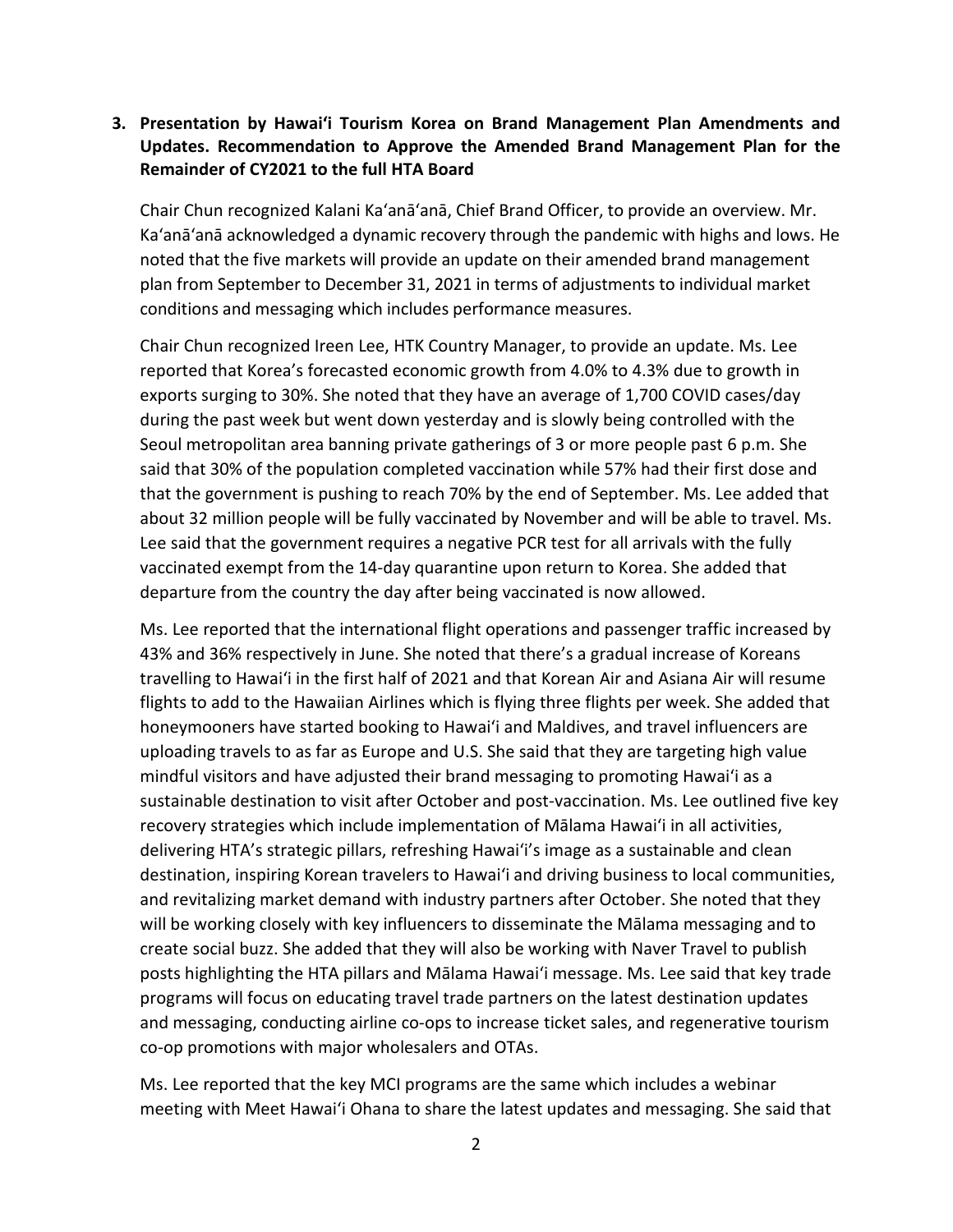some of their budgets are shifted after October. Ms. Lee noted that their performance measures have two changes namely, the increase to over two million in publicity value and to over 40,000 impressions on digital marketing.

Ms. Menor-McNamara asked about the impact of Hawaii's travel restrictions to their estimated number of visitors. She further asked about their target market. Ms. Lee responded that not much change is seen with the low number of travelers at this time and have shifted the actual sales campaign to October. Ms. Lee added that they are targeting a broader audience and not just on repeat visitors. Ms. Kimura asked if HTA should campaign on skipping the PCR test since both Japan and Korea are taking the same vaccines. Mr. De Fries responded that there aren't formal discussions yet but will carry the message forward.

Ms. Menor-McNamara asked about metrics on achieving ROI with the budgets. Mr. Ka'anā'anā responded that select performance indicators were shown but can provide the full performance indicators. He explained that they are focusing on long-term brand building and visitor education where the ROI would translate to staying top of mind, education and being present and less on metrics like arrivals and PPDS. Ms. Menor-McNamara further asked about ways to measure the impressions. Chair Chun responded that they can look at how much the impressions are worth. Ms. Kimura affirmed that the visitors' expenditures should be one of the KPIs or the impacts to resident sentiments. Mr. Ka'anā'anā responded that they can provide publicity value as one of the performance measures. He added that the budget is for building the business for the future which is not an immediate ROI but that they will certainly track it. Chair Chun clarified if the original KPIs of PPDS, VSAT and resident sentiment is still tracked. Mr. Ka'anā'anā confirmed with the caveat of not being able to field it due to lack of sample size.

Chair Chun invited the public to provide testimony, and there was none. Chair Chun asked for a motion to recommend approval HTK's amended BMP. George Kam made a motion, which was seconded by Ben Rafter. Mr. Regan confirmed the votes through roll call, and it was unanimously approved.

## **4. Presentation by Hawai'i Tourism Canada on Brand Management Plan Amendments and Updates. Recommendation to Approve the Amended Brand Management Plan for the Remainder of CY2021 to the full HTA Board**

Chair Chun recognized Lorenzo Campos, Account Director of Hawai'i Tourism Canada, to provide an update. Mr. Campos reported that Canada invested C\$435 billion as fiscal response to COVID and extended the wage subsidy program to November 2021. He noted that the Canadian dollar has been above the \$0.75 to the U.S. dollar and that the consumer confidence is back to pre-pandemic levels with lots of people buying real estate and investing, thus economy is moving a bit faster. He added that unemployment rate is at 7.5%. Mr. Campos said that 52 million doses of vaccines have been given with the Prime Minister setting the end of September to have 100% of the population immunized. He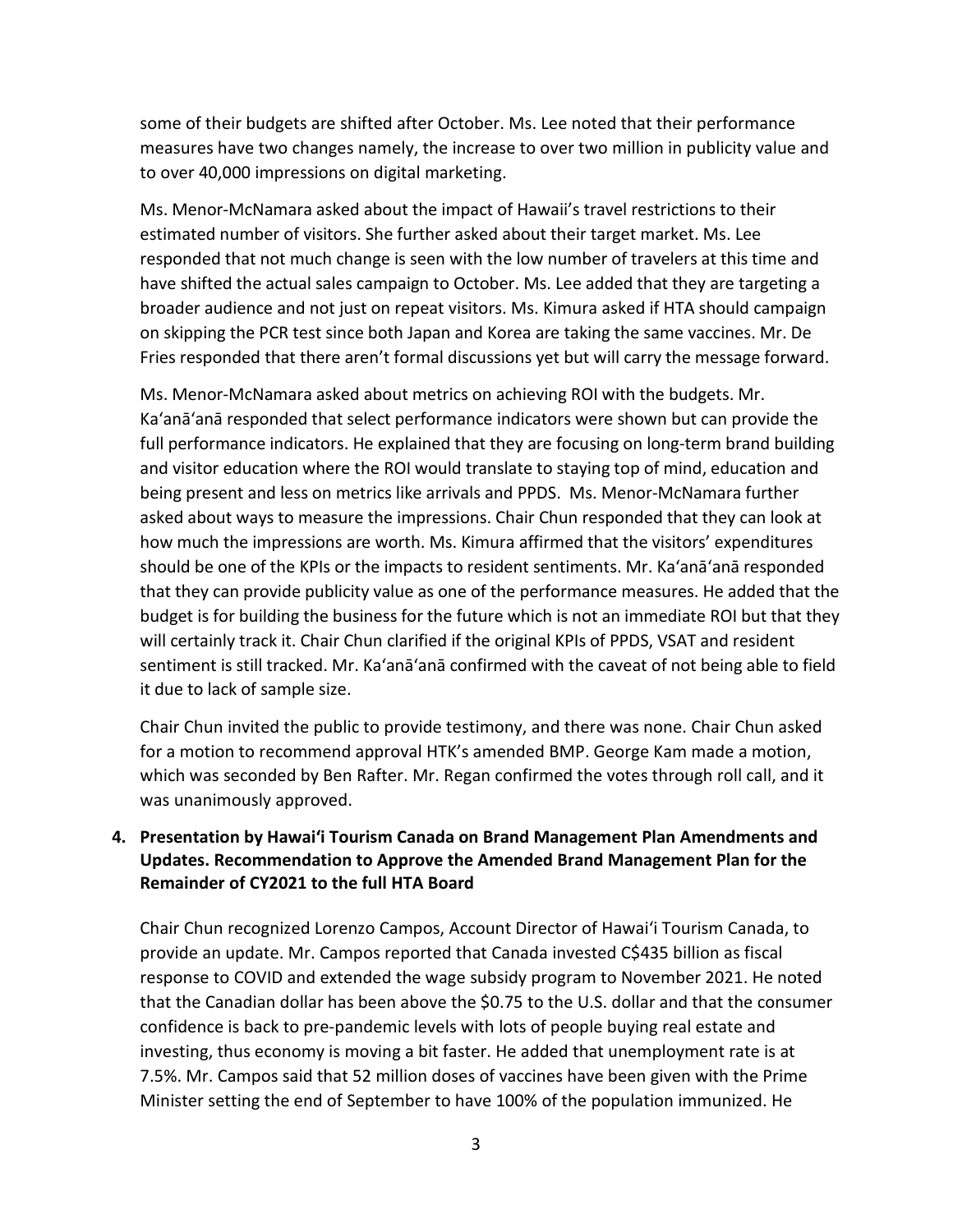noted that Canada has below 20,000 active cases and reduced travel restrictions allowing all international travelers. He added that a negative PCR test is required but quarantine is not required for the double vaccinated. He noted that there might be a change in the pandemic management if the PM will not be re-elected in September 30<sup>th</sup> federal election.

Mr. Campos reported that Air Canada has put 165,500 seats for the winter and will resume flights in September with WestJet, with new routes opening to the French Canadian markets. He noted that there's a pent-up demand for travel and Canadians are betting for Hawaiʻi for the winter season. He added that the travelers are asking for flexibilities in bookings and are looking for safety and health protocols in place like in Hawaiʻi. He said that competing destinations like Jamaica, Cayman Islands and Florida have active social media presence while Mexico has a disengaged promotions from different destinations and hotel chains.

Mr. Campos reported that their main target audience are people aged 35 to 64 followed by snowbirds and millennials. He noted that they are representing the destination as unique, iconic, breathtaking, and a place to reflect and connect with nature. He added that their strategy includes digital/social campaigns, airline campaigns, webinar series, Aloha Canada and dedicated newsletters. He said that Quebec started their Vaccination Passport Act and will move throughout different provinces with Ontario being resilient to it. Mr. Campos said that the proposed budget is mostly allotted towards the end of the year with the Aloha Canada and the launching of larger campaigns with tour operators and airlines in preparation for the winter season. He said that their performance measures remain the same except that trade shows will include the Aloha Canada and the two airlines and allocated funds from the supposedly trade FAMS to the Quebec market.

Ms. Kimura asked for the sample size to be able to field the VSAT. Ms. Chun responded that it depends on the number of arrivals and people agreeing to take the VSAT. She noted that they keep track of PPDs and it's reported every month. Ms. Menor-McNamara asked how the effectiveness of the education campaign is evaluated. She further asked about the turnaround time where the actual visitors make their reservations. Mr. Ka'anā'anā responded that the strategy's emphasis is long-term brand building and visitor education which is not done overnight but a continuous message that is to be relayed in every point of the visitor journey. Mr. Campos added that they are looking to educate the travel agents and make them message ambassadors so that they can educate their own clients. Chair Chun agreed that Hawaiʻi's branding is a long-term proposition and a fair point to think about performance moving forward and maybe has to do with VSAT long term. Mr. Ka'anā'anā noted that they have revised the marketing effectiveness survey to make it an effective tool and that together with Ms. Chun, they are building the framework on how to measure the campaigns in terms of ROI and on managing the BMPs and RFPs. Mr. Chun said that they could look on cost per acquisition or cost per click to see the return is on the spend itself, which is not necessarily tied to arrivals and spending but with engagement. Ms. Menor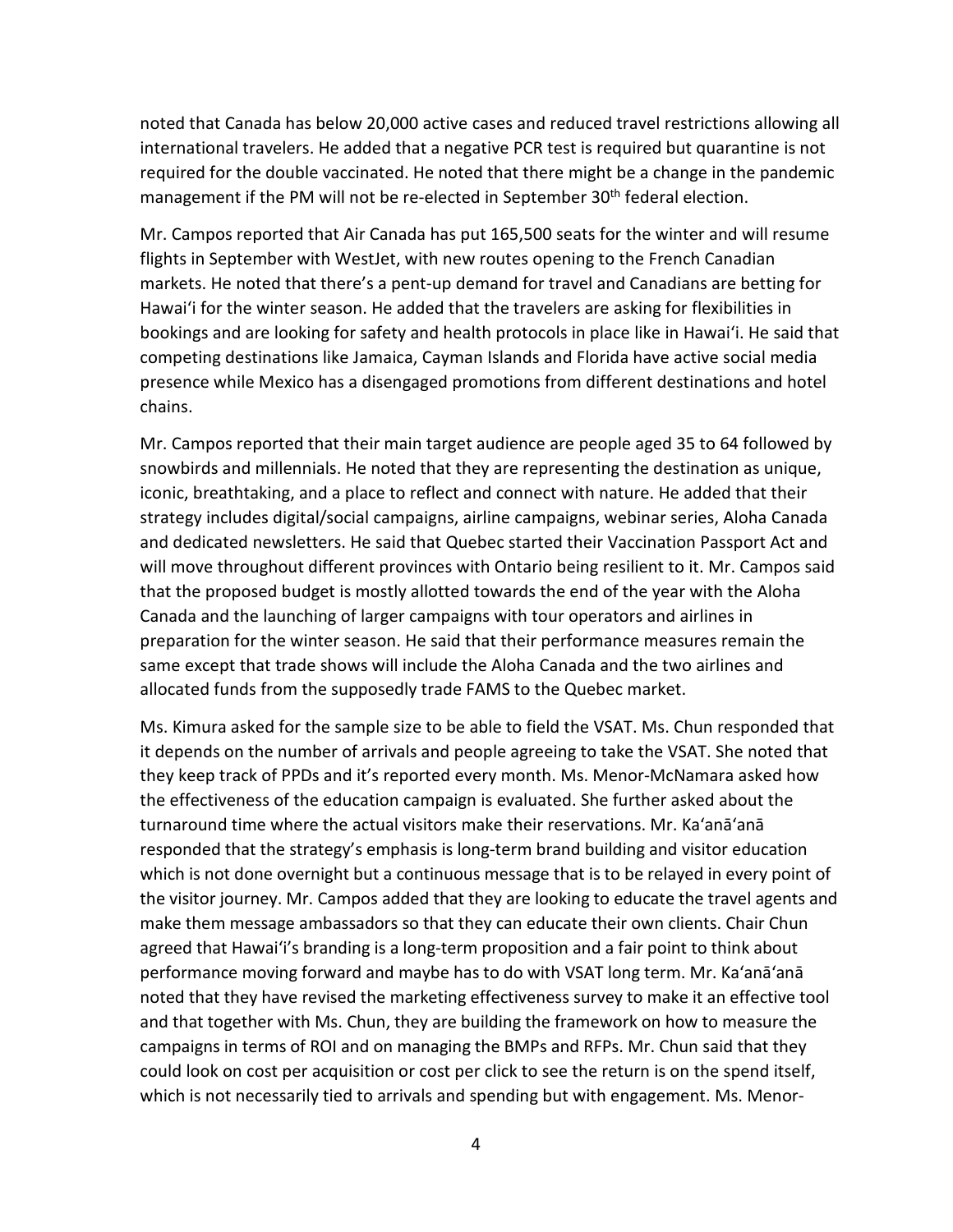McNamara agreed that it's a long-term process and said that if they can have a benchmark to ensure that there's an ROI to the dollars spent, they can gauge if they need to adjust the marketing dollars which is a step up approach as well.

Chair Chun invited the public to provide testimony, and there was none. He asked for a motion to recommend approval of HTC's amended BMP. George Kam made a motion which was seconded by Sherry Menor-McNamara. Mr. Regan confirmed the votes through roll call, and it was unanimously approved.

## **5. Presentation by Hawai'i Tourism Oceania on Brand Management Plan Amendments and Updates. Recommendation to Approve the Amended Brand Management Plan for the Remainder of CY2021 to the full HTA Board**

Chair Chun recognized Darragh Walshe, Account Director of Hawaii Tourism Oceania, to give an update. Mr. Walshe reported that with the COVID elimination approach in Oceania the domestic economy remained strong with low unemployment and strong currency versus the USD. He said that with the delta strain, much of Australia and New Zealand entered a lockdown status. He added that Australia will allow travel to start with an 80% vaccination threshold while New Zealand will begin travel for those vaccinated in the New Year. He noted that key airline partners are optimistic with the return of travel on Q1.

Mr. Walshe reported that they have refined their target audience to mindful millenials, fun and fit families, and curious couples. He noted that they are focusing on the visitors who care, are aware and who share with activities aligned to providing awareness and sharing experiences to the right people. He added that their approach is to reconnect and reeducate the travel trade so that by year end, they can hold physical events for the regenerative tourism approach and re-launch of the destination. He noted that the key project will be bringing the Mālama Hawaiʻi initiative to the market through activities such as working with trade and industry partners and press and social media promotions. Mr. Walshe reported that November and December will have the majority of the program budget spend and that these two months will see more influence on the performance measures which includes audience reach, trade engagements, influence and incremental gains in the MCI sector.

Ms. Kimura asked about the additional personnel. Mr. Walshe responded that they have help on a part-time basis in the Australian market for now. Ms. Kimura further asked how he's working with the global MCI at HVCB. Mr. Walshe responded that they have a joint partnership with HVCB for a global event and are working together with them where they can.

Chair Chun asked for a motion to recommend approval of HTO's amended. George Kam made a motion which was seconded by Ben Rafter. Mr. Regan confirmed the votes through roll call, and it was unanimously approved.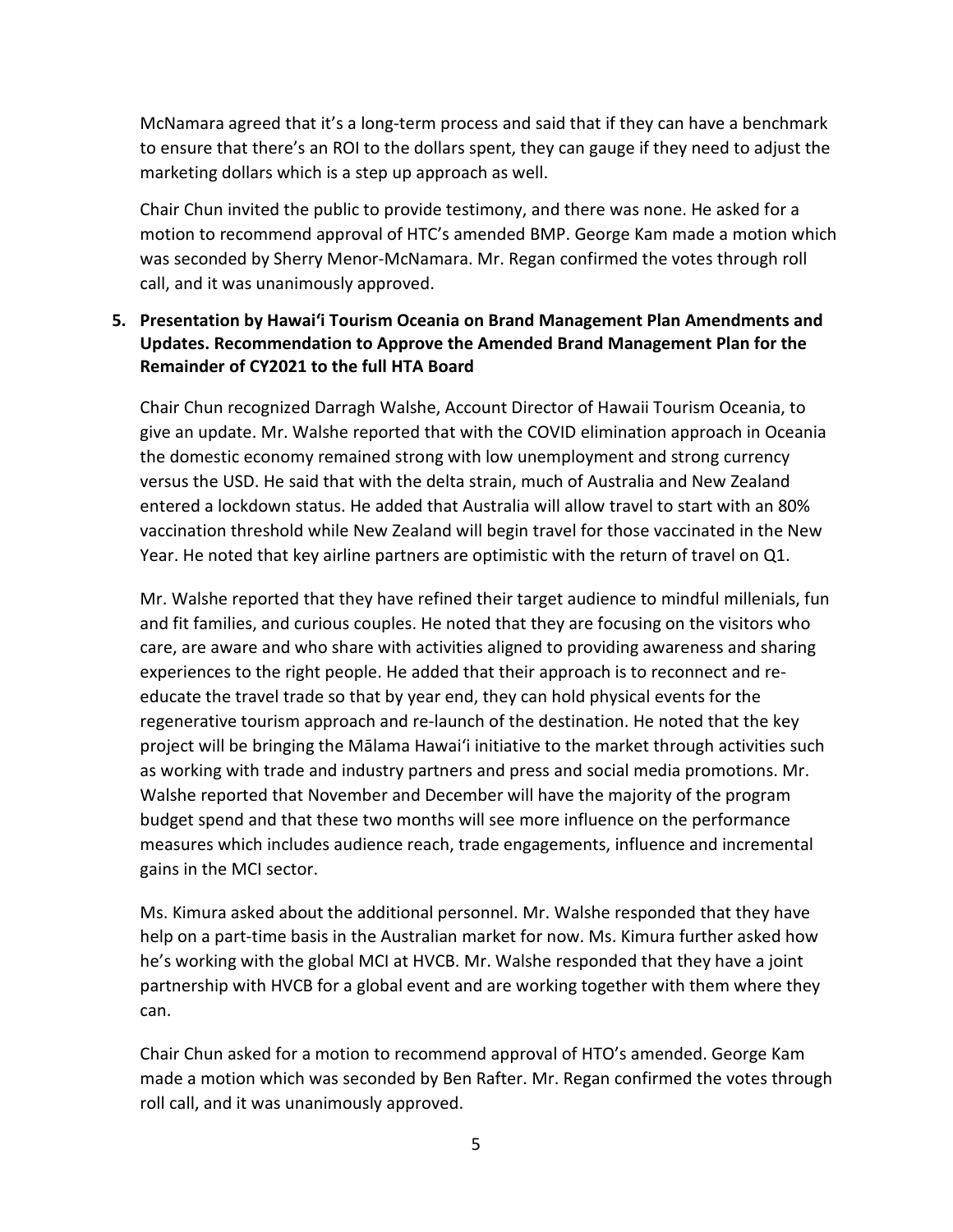## **6. Presentation by Hawai'i Tourism Japan on Brand Management Plan Amendments and Updates. Recommendation to Approve the Amended Brand Management Plan for the Remainder of CY2021 to the full HTA Board**

Chair Chun recognized Eric Takahata, Managing Director of Hawaii Tourism Japan, to give an update. Mr. Takahata reported Japan's Q2 economy showed positive growth from GDP, consumption, capital expenditures, domestic demand and exports. He noted that Japan is currently at 46.2% completely vaccinated and are targeting herd immunity by December. He said that the vaccine passport program started on July 26 which eased quarantine measures to 23 countries. He noted that the airlines remain committed to the routes with cargos and people moving back between Japan and Hawaiʻi. Mr. Takahata noted that overseas travel is a top activity for consumer sentiments once the pandemic is under control. He added that according to Expedia, O'ahu is the top searched travel destination between December and January. He noted that activities of competing destinations are mostly virtual with some hybrid events.

Mr. Takahata reported that HTJ's recovery strategy falls under the Mālama umbrella which is to reinforce the new tourism direction and messaging, communicating with industry partners to adopt a unified message, educating visitors on mindful travel, and continuous reinforcement of messages to consumers and industry partners. He noted that their target audience will be the repeat visitors, Japanese hula communities, new normal workers, timeshare owners, Japanese corporations and top ranked schools. He added that they will focus on three campaigns namely, on-island infrastructure development and community engagement, direct consumer initiatives, and trade travel programs. He explained that the first campaign stemmed from Ms. Kimura's idea of using some of the budgets to help support Hawaiʻi's community. He said that HTJ is proposing budget for getting the Japanese system ready when the online reservation system assistance is out, for messaging through local community engagements through social media and for implementing an O'ahu visitor shuttle bus initiative serving all markets. He noted that the direct consumer initiatives program is about reinforcing and educating Mālama and keeping Hawaii top of mind. He added that the travel trade programs will directly impact the restart of bookings from Japan mainly in Q4 and into Q1 next year. Mr. Takahata reported that they are looking to restart the initiatives in September and implementing it to Q4 and Q1 of 2022. He said that they have nearly 4000 registrants from Japan for the Honolulu Marathon or 10K run and hoped that it will push through. He proposed for a \$2.5 million budget with the remaining to be allocated to programs and initiatives. He showed the list of associated performance measures and noted that these are selected and are happy to discuss about it.

Mr. Rafter asked whose initiative is the reservation system. Mr. Ka'anā'anā responded that it's an HTA initiative but DLNR are building their own site. He said that HTA envisions building a system that is on top of the different systems (county, states, etc.) with different languages that translates and functions in other markets as well. He added that HTA will manage the system. Chair Chun asked clarifications about the system. Mr. Ka'anā'anā responded that the system is for the visitor to understand the various jurisdictions whether it's county or state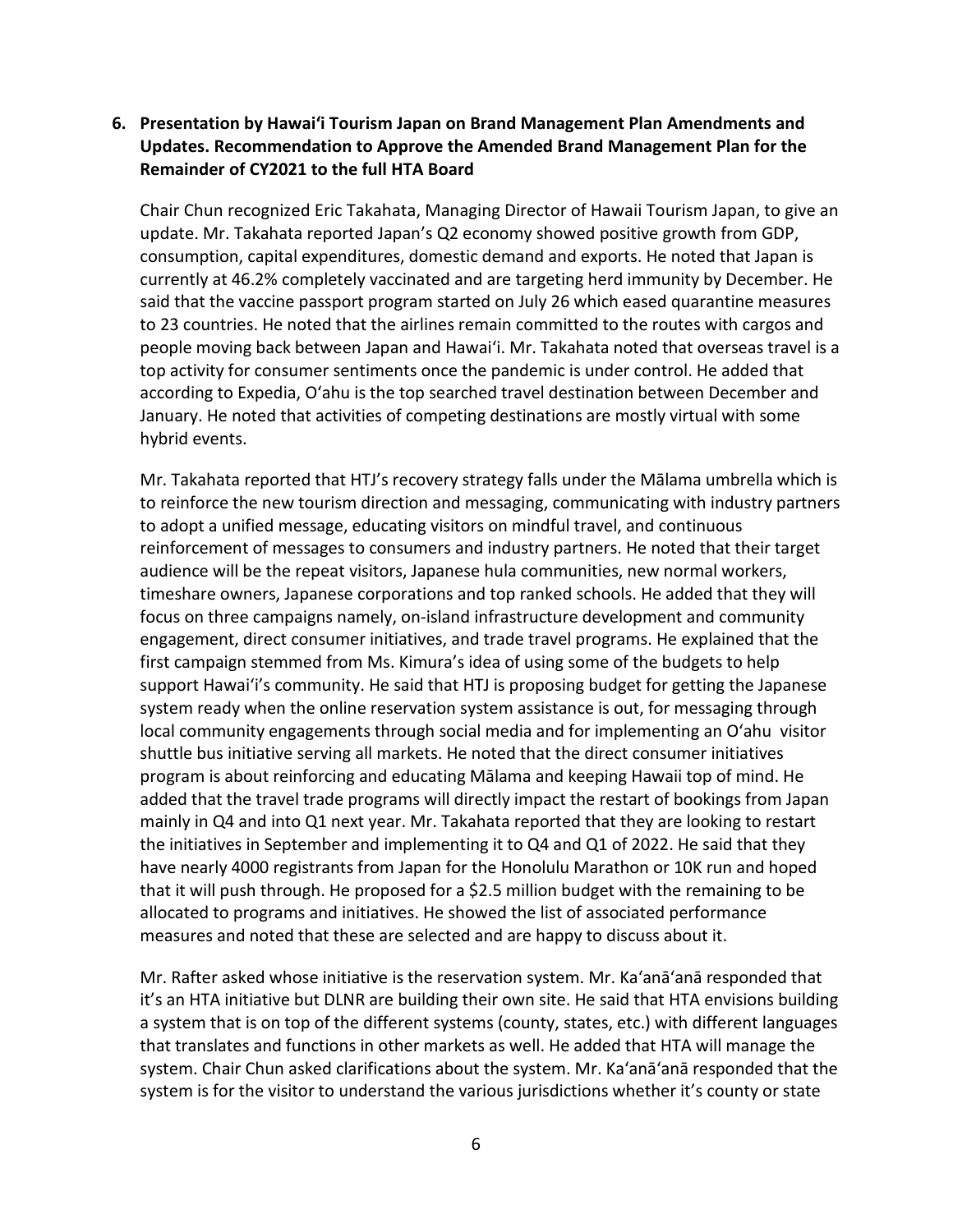or DOFA vs. state parks division. He added that their model is www.recreation.gov which pulls the different permits needed on public lands and to build a system that works with all systems across state making it user-friendly. Ms. Kimura asked if HTJ will provide the reservation in Japanese language. Mr. Ka'anā'anā affirmed saying that it will be built for other languages if there's room.

Ms. Menor-McNamara asked about the additional money from the budget. Mr. Ka'anā'anā responded that they are waiting for the results of DLNR's work before they rollout. He noted that Diamond Head is the next part to rollout and DLNR will use the money collected from it to fund the rest of the system. He explained that once done, they will look into true initiatives. Ms. Kimura asked about the budget for the shuttle bus. Mr. Ka'anā'anā responded that the budget is just an estimate and intended to be a pilot for north shore of O'ahu and Kailua. He added that they will come back with a more formal proposal after approaching the partners but the budget is based on previous experience as a starting point. He added that they've done some outreach to board chairs and others about the idea and had received positive feedback from elected representatives on neighborhood board level and legislature. Ms. Menor-McNamara asked where the remainder of the funds would be allocated if it wasn't fully spent. Mr. Ka'anā'anā responded that it will go back to HTJ and HTA will figure out how best to use it.

A discussion was made about the shuttle bus initiative and local community engagements thru local media coming from HTJ's budget. Mr. Mr. Ka'anā'anā responded that the initiative is to address visitor traffic issues seen in the DMAP and that the budget comes from HTJ with more budget than the other markets while leaving the US budget alone for all travelers are coming from their market. Mr. Takahata said that it is envisioned as a coop with a rider fee to sustain it and Mr. Ka'anā'anā added that it will begin as a startup initially. Rep. Onishi cautioned that their challenge with the budget is staying within their lane as it's hard to justify why they give the money to HTA instead of the entity supposed to be responsible for doing it. He advised to be careful on taking such lead as the legislature may not see it as their responsibility. Mr. Ka'anā'anā shared that it was positively accepted with their initial conversations with folks from the bus, OTS, HTA elected, Senate, house and council members, neighborhood board and others. Chair Chun addressed the comment of Senator Wakai that the intention is not to spend money because it's there but to utilize the funding that's meant for tourism management thru HTA on better managing tourism and addressing the community concerns. Mr. Rafter noted that he'd rather spend the budget for building the long-campaign marketing now for January and February for the Japanese market rather than on things not addressed by the budget. Mr. Ka'anā'anā clarified that the proposals are not an attempt to spend before losing it but meaningful campaigns put together to recover the market with Japan down at 99% and U.S market down over 40%. He noted that the proposal was a response to the committee's thoughts about Japan's budget and he believes that now is the time to ramp up the Japan market, and he's open to put the money into traditional branding if the committee believes it's the right direction. Mr. Kam noted that they should be prepared in receiving the Japanese when they come so they have the infrastructure to host them and the shuttle bus is a great proposal for the market alone.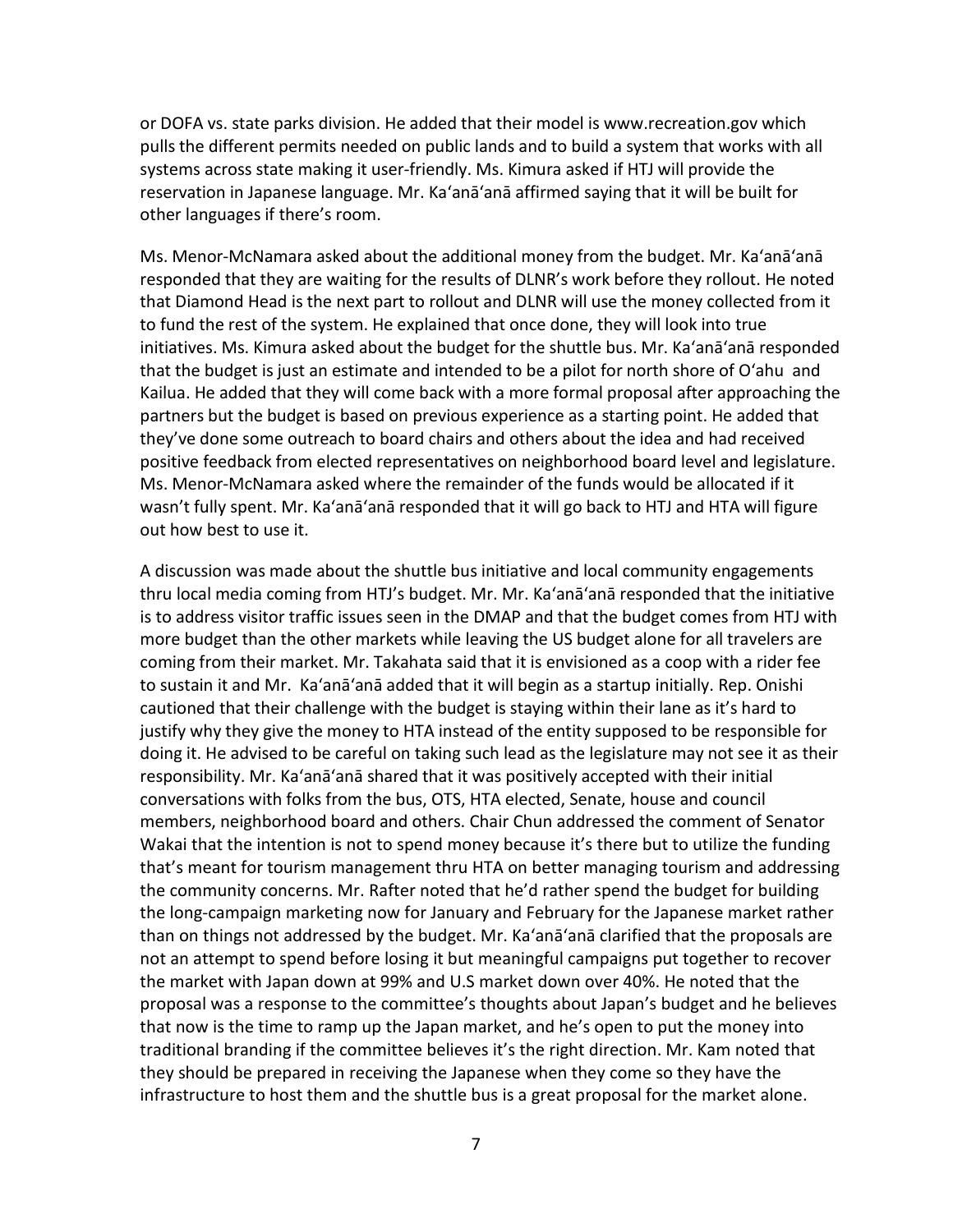Ms. Kimura asked about the Mālama microsite development. Mr. Takahata noted that the work involves editing the English video to make it palatable for the Japanese market, as well as education p that should happen in Q4 to be ready in Q1. Ms. Varley noted that the work is not only about production but includes media plans, messaging, YouTube ads, social media campaigns and working with all of the different partners. Mr. Ka'anā'anā added that the focus, just like in the other markets, is doing long term brand building and important campaigns that run now even though actual arrivals don't start immediately. Ms. Kimura asked if it's possible to engage with coops now and engage next year. Mr. Takahata responded that the coop initiatives for airlines and industry start in Q4 to affect bookings for New Year even for the marathon period in December. Ms. Varley added that the wholesalers are doing sales promotion for coop program in November and December are looking for the booking pace for spring and beyond. Ms. Menor- McNamara asked if they are confident that the current status in Japan will materialize so that the money spent is effectively spent or that they should wait with the situation in Hawaiʻi. Mr. Takahata noted that the education part should continue and can look at retaining flexibility with the coop campaign depending on what happens with the market. Rep. Onishi noted that spending money before the visitors come to Hawaiʻi is money well-spent. He said that they did a poor job with the U.S. visitors who the residents are complaining about. He added that the Japanese visitors are more open to the concept than the U.S. visitors have been and have no problem with it. Mr. Takahata shared that they have commitments from airlines, media companies and big consumer organizations that will help HTJ in the Mālama messaging without paying for it.

Chair Chun asked for a motion to approve the recommendation for the revised BMP with the local PR and shuttle bus with the local community engagement through local media and visitor shuttle bus initiative excluded in the amended plan which will be revisited over the next months. Mr. Kam made a motion which was seconded by Ben Rafter. Mr. Regan confirmed the votes through roll call, and it was unanimously approved.

## **7. Presentation by Hawai'i Tourism USA on Brand Management Plan Amendments and Updates. Recommendation to Approve the Amended Brand Management Plan for the Remainder of CY2021 to the full HTA Board**

Chair Chun recognized Jay Talwar and John Reyes to give an update. Mr. Talwar reported that the U.S. economy is doing well with consumer spending up and unemployment down. He noted that they have seen the delta variant spike in Covid-19 cases and that Hawaiʻi is doing very well versus the rest of the U.S. He said that the CDC recommends non-vaccinated U.S. residents to refrain from taking domestic travel while the fully vaccinated can travel safely within the U.S. He added that the basic mask-wearing and safety protocols are still in place. He noted that 54% of U.S. travelers are less interested to travel now with the spike of the delta variant. He added that 66% of the U.S. travelling population is now fully vaccinated. He noted that Puerto Rico, United Kingdom and EU are opening up to vaccinated American travelers and that huge marketing budget increases are seen in California, Florida and New York City for the U.S. market. Mr. Talwar reported that there's a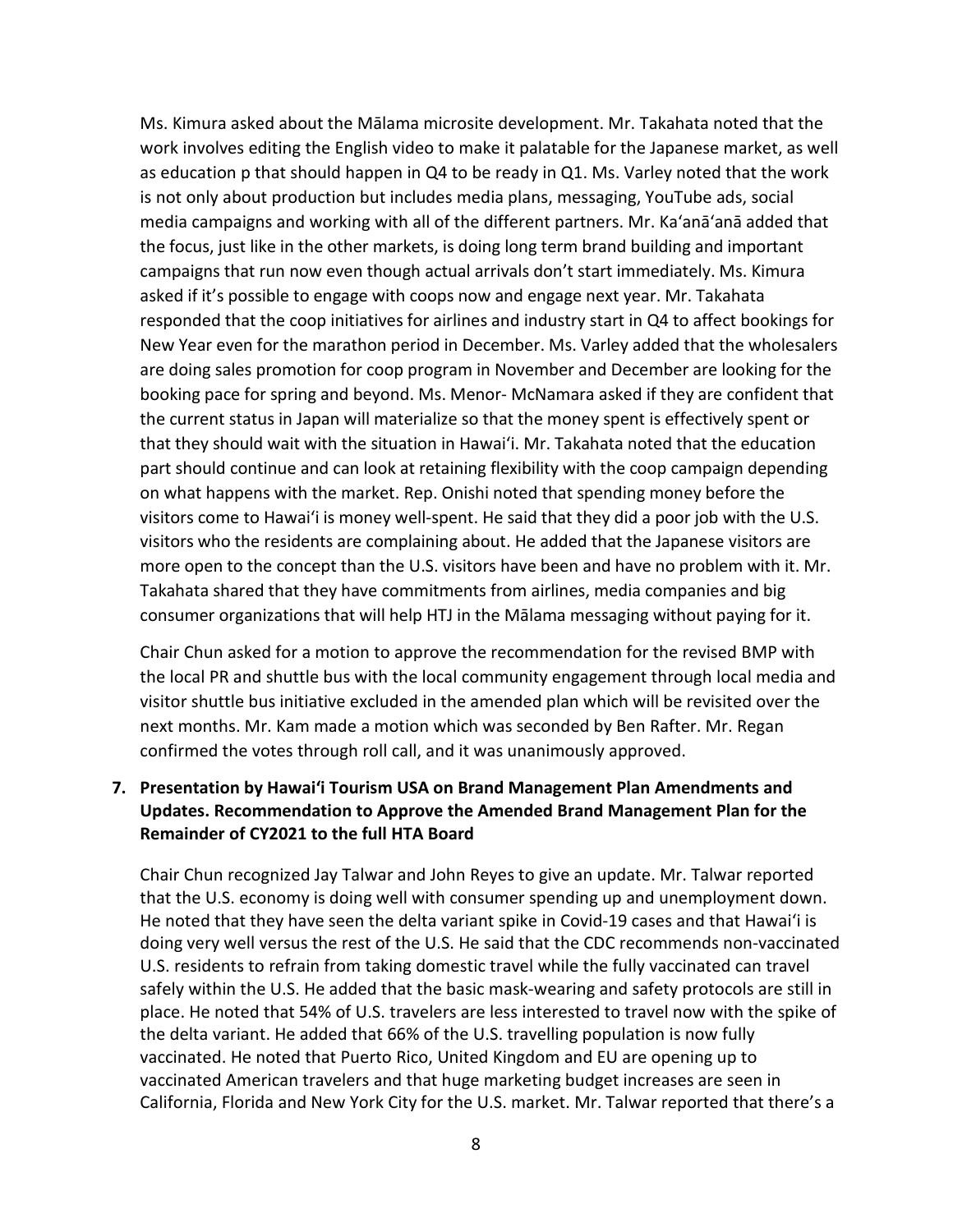growth of 36.2% in air seats for September compared to 2019 and continue to a slightly less degree in October and November then dropping in December. He noted that they aren't quite up to where they were in 2019 and there's softness in the market in terms of hotel booking pace. He noted that the daily visitor arrivals pushed downward with the Delta variant and with the governor's announcement of not traveling to Hawaiʻi through end of October.

Mr. Talwar reported that they are targeting the mindful visitor and have worked with MRI, a research firm, to define who they wanted to target, making sure that they are the right target in terms of yield for the destination. He noted that they started with the Mālama campaign in May for their recovery strategy with the objective of increasing awareness and appropriate behaviors of mindful travelers in Hawaii. He added that they have worked with paid programs like Condé Nast and Matador for educational purposes. He said that their annual proposed budget is \$14.6 million which kicked in August and September and winding down in November.

Mr. John Reyes reported that they spent about \$207,000 for Global MCI from January through June but with the vaccine producing confidence and hope, they look forward to going back to the traditional direct sales methods in the next half of the year. He noted that September is a critical month as they're trying to get as much short-term opportunities in Q4, along with future events. He added the \$80,000 budget for that month may shift to a lower number with events being cancelled. He said that October is a slow month but picks up in November with the largest trade show, IMEX America. He added that the budget for December is for new markets participating in international expo managers to talk about the convention center. He hoped to have a fully funded city–wide sales department this September which will be the addition of sales people. He said that they will be putting together a Mālama balance scorecard where they will match up city-wide convention centers coming in with local non-profits to be able to give back with the latter to be able to score in community, culture and natural resources.

Mr. Talwar reported that the performance measures are travel industry specific in terms of annual target and business brought into the state from the U.S. market. He noted that it is roughly 30% greater spending through June and July versus 2019 and 5% greater per person. Mr. John Reyes said that the MCI performance metrics for trade shows and MCI FAMs will vary and are going to be flexible with Hawaiʻi's fluidity. He added that Meet Hawaiʻi ended up cancelling going to Connect 2021. He noted that they have reached 46,000 room nights vs. the 68,000 target with just one-person single property team seller on the first half of the year. He added that the 122,000 target for the second half will be achieved with the addition of new sellers. He said that they're hoping that one or two Citywide definite that are on hold may be able to push through by the end of the year. He said that 40% of their efforts are focused on new business traditionally. He reported that the 100,000 target for single property room nights exceeded over 250,000 potential room nights which shows the future demand for 2022. He noted that the definite room nights from January through June were 20,789 compared to the 25000 goal which at 83%. He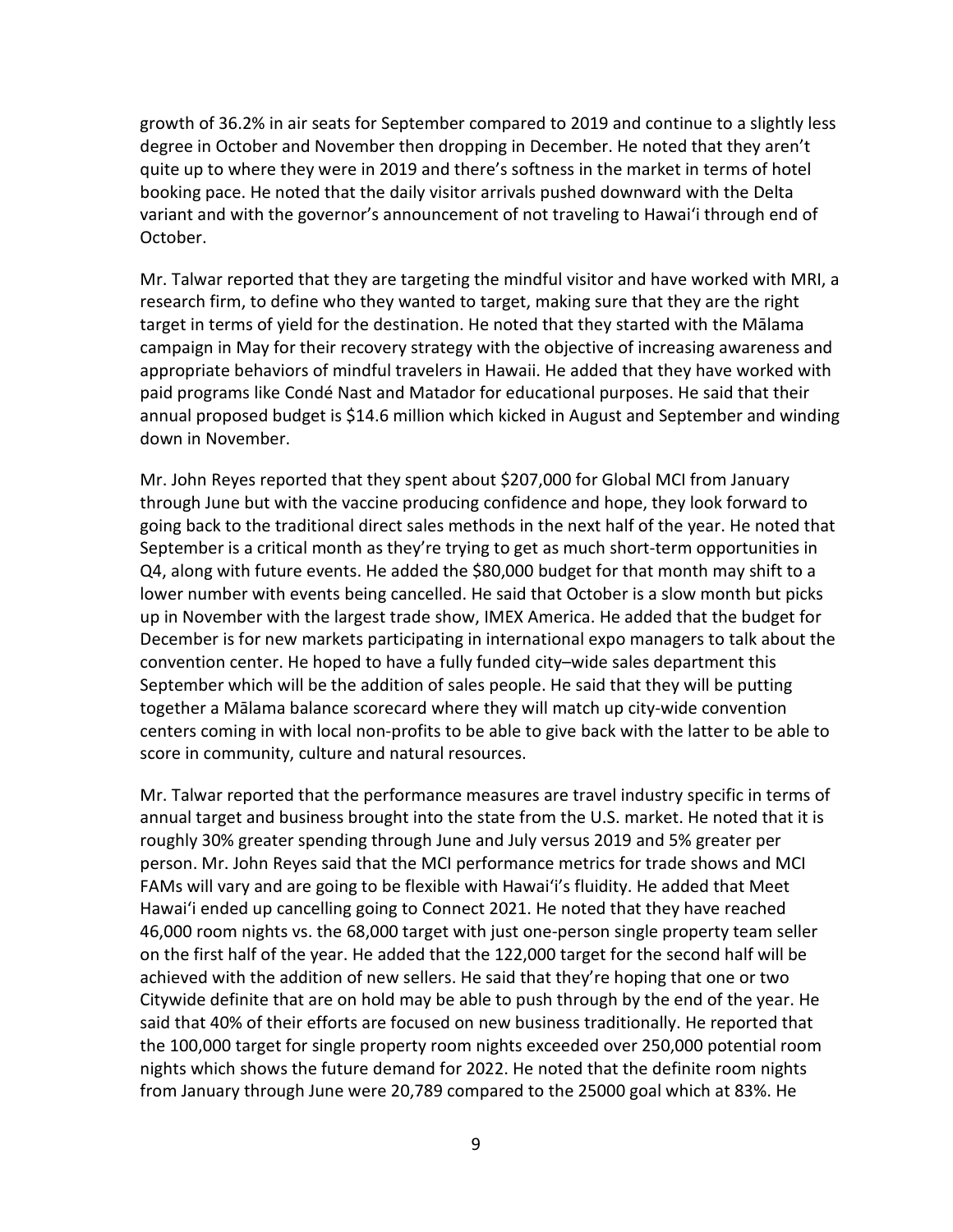noted that for new opportunities, they almost came in on an 11000 with the goal of 12,000 and hopes to remain at the 80% and above pace.

Mr. Rafter asked if there's really opportunity to get Q4 MCI bookings given the delta variant and the governor's message. Mr. Reyes responded that they will be optimistic with any opportunity but definitely sees opportunity in 2022 and beyond. He added that he just mentioned the Q4 2021 so that the committee will know that they try to cover short term as well. He noted that there will be adjustments to the September spend with meeting cancellations. Mr. Rafter asked for insights on visitors who are coming in vaccinated versus PCR tests. Mr. Monahan responded that there's a 2% difference on residents vs. visitors who are vaccinated with the former having greater number. He noted that the big difference is on people being forced to go into quarantine with 7% of the residents choosing to go into quarantine and only 1% of the visitors are ending up in quarantine because they failed on some entry requirements. Mr. Kam added that 70% of visitors are coming vaccinated and that they could encourage more of it. Ms. Kimura suggested sending out the information about the number of beds occupied by the visitors at the hospital. Mr. Monahan responded that there were not many of them as mentioned in Mayor Blangiardi's news conference. Chair Chun noted that these statistics are important and a matter for HTA to get the news out.

Chair Chun asked for a motion to recommend approval of HTA's amended BMP. George Kam made a motion which was seconded by Sherry Menor-McNamara. Mr. Regan confirmed the votes through roll call, and it was unanimously approved.

## **8. HTA Branding Budget Discussion and Action**

Chair Chun informed that they wanted to discuss and develop potential strategies for tourism recovery messaging. He acknowledged Kalani Ka'anā'anā to provide an update. Mr. Ka'anā'anā noted that the fundamental strategy for recovery is based on brand messaging continuity and visitor education on responsible travel. He stressed that with how to travel responsibly, it's about reinforcement of getting vaccinated, wearing masks, washing hands and staying in when sick. He asked the committee for direction of whether or not something beyond those mentioned is warranted and is happy to have the conversation.

Ms. Menor-McNamara asked if there's anything that can be enhanced in the DMAP messaging standpoint and if there was a fielding of any area in communications. Mr. Ka'anā'anā responded that the short answer is that the public officer hiring is still in process with BNS. He added that the DMAP messaging is certainly incorporated and that outlines were included in 2022 Brand Management Plan for each GMT in specific languages on how they can help HTA achieve DMAP actions and support messages. He noted that such is being built up for BMP 2022 and the messaging is also included in the amended BMPs. Mr. Kam said that they wanted to ensure people who are coming despite the announcements that they are great hosts and has to be as welcoming as possible. He added that visitors need to know there are protocols in place for infected visitors where they will be taken care of. He